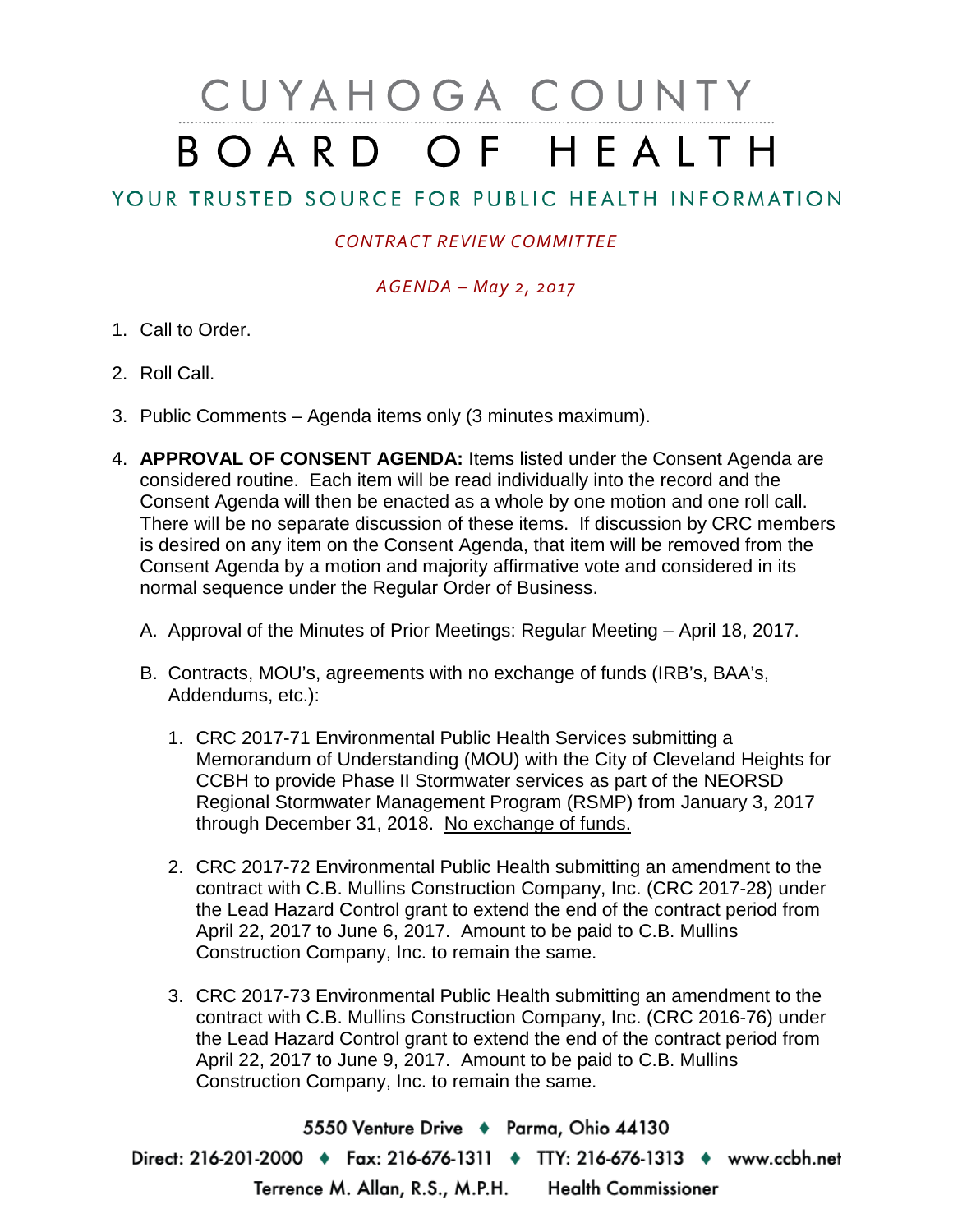4. CRC 2017-74 Prevention and Wellness Services submitting contracts with the Ohio Department of Health (ODH) for the following CCBH Family Planning clinic sites under their STD Prevention Program to provide STD testing and treatment from July 1, 2017 through June 30, 2018. No exchange of funds.

> Cuyahoga County Board of Health Clinic Warrensville Heights Satellite Clinic

5. CRC 2017-75 Administration Services submitting a Public Health Experience Agreement with Kent State University to provide public health experience for students from May 1, 2017 through March 1, 2019. No exchange of funds.

#### 5. **CONTRACTS AND AWARDS:**

- A. Tabled Items
	- 1. CRC 2017-41 HIP-Cuyahoga Evaluation Services RFQ# 12/16/2016 RFQ# 2017-04 (re-issue)
- B. New Items For Review
	- 2. Bid/Quote Openings ≥ \$25,000.00

None

3. Bid/Quote Openings < \$25,000.00

*Lead Program*

- a. CRC 2017-76 19770 Delaware Dr. Euclid, Ohio 44117
- b. CRC 2017-77 3586 Hildana Up & Down Shaker Heights, Ohio 44120
- c. CRC 2017-78 1994-96 Hayden Ave. East Cleveland, Ohio 44112
- d. CRC 2017-79 2073 Robin St. Units 1,2,3,4 Lakewood, Ohio 44107

5550 Venture Drive + Parma, Ohio 44130 Direct: 216-201-2000 → Fax: 216-676-1311 → TTY: 216-676-1313 → www.ccbh.net Terrence M. Allan, R.S., M.P.H. **Health Commissioner**